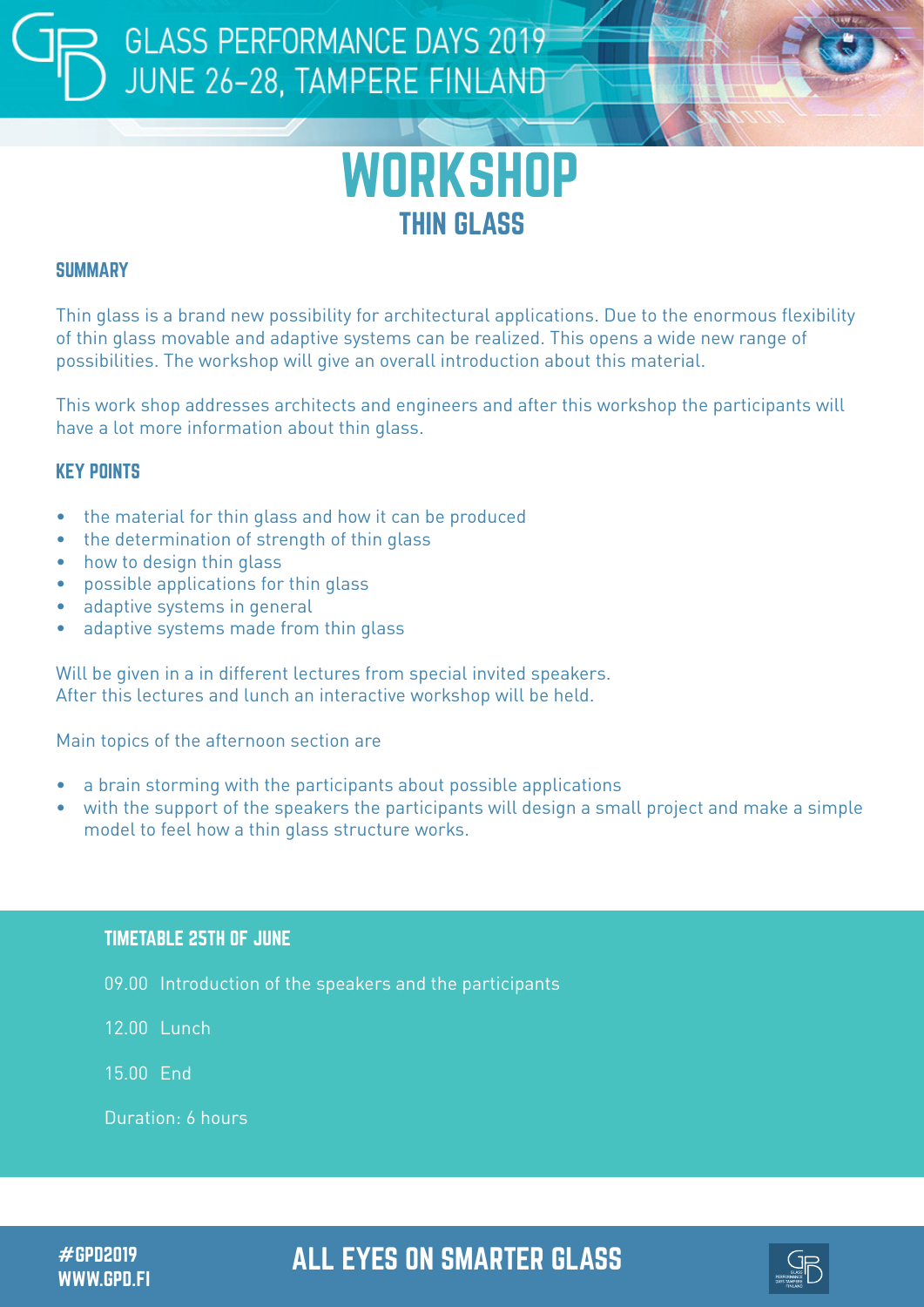#### **ORGANISERS**



#### JURGEN NEUGEBAUER, FH JOANNEUM

After his study at the University of Technology in Graz he worked in an office for civil engineering. 2005 he completed his PhD at the same University. 2007 he accepted the offer of the University of Applied Science FH - Joanneum as a lecturer and became 2012 a professor. 2016 he started as the leader the research project "Josef Ressel Centre for thin glass technology for structural glass applications".



#### CHRISTIAN LOUTER, TECHNICAL UNIVERSITY DELFT

Christian Louter is Professor of Building Construction at the Technische Universität Dresden (TU Dresden). He obtained his PhD from Delft University of Technology (TU Delft) in 2011 on the topic of Structural Glass and has worked at École Polytechnique Fédérale de Lausanne (EPFL) and TU Delft before joining TU Dresden in 2019. Additionally, Christian is an Editor-in-Chief of the journal Glass Structures & Engineering and an organizer of the Challenging Glass conference series.



#### MICHEL PRASSAS, CORNING

Michel Prassas graduated in Materials science and technology from the Institute of Science and Engineering in Montpellier, France in 1978 and obtained his PhD degree in Solid State Physics from the same institution in 1981. He joined Corning in 1982. Michel was involved in research and development programs for wide range of specialty glass products including photochromic, high refractive glass, broad bandwidth materials for optical amplification and materials for integrated optics. Since 2004 he is in charge of New Business Opportunities in the Europe and part of the Corporate Emerging Innovation Group. In addition he serves as a member to the Editorial Board of the Journal of Sol-Gel Science and Technology and he is Chief Series Editor at Springer in "Advances in Sol-Gel Derived Materials and Technologies"



#### GORDON NEHRING, BUNDESWEHR INSTITUTE OF CONSTRUCTION ENGINEERING

Gordon Nehring, born in 1982 in Magdeburg, studied civil engineering at the University of German Armed Forces in Munich with a specialisation in structural engineering. Gordon received his Ph.D. on the topic 'Design and form finding of cold bent shell structures of thin glass' at the University of German Armed Forces in Munich under the supervision of Univ.-Prof. Dr.- Ing. Geralt Siebert in the end of 2018. He investigated the potentials of use of cold bent thin glass for activating of additional load bearing capacity (as a spatial load bearing element). In addition, Gordon is Teacher on Building Material Technology and Design Structures at the Bundeswehr Institute of Construction Engineering in Ingolstadt.

## #GPD2019 ALL EYES ON SMARTER GLASS WWW.GPD.FI